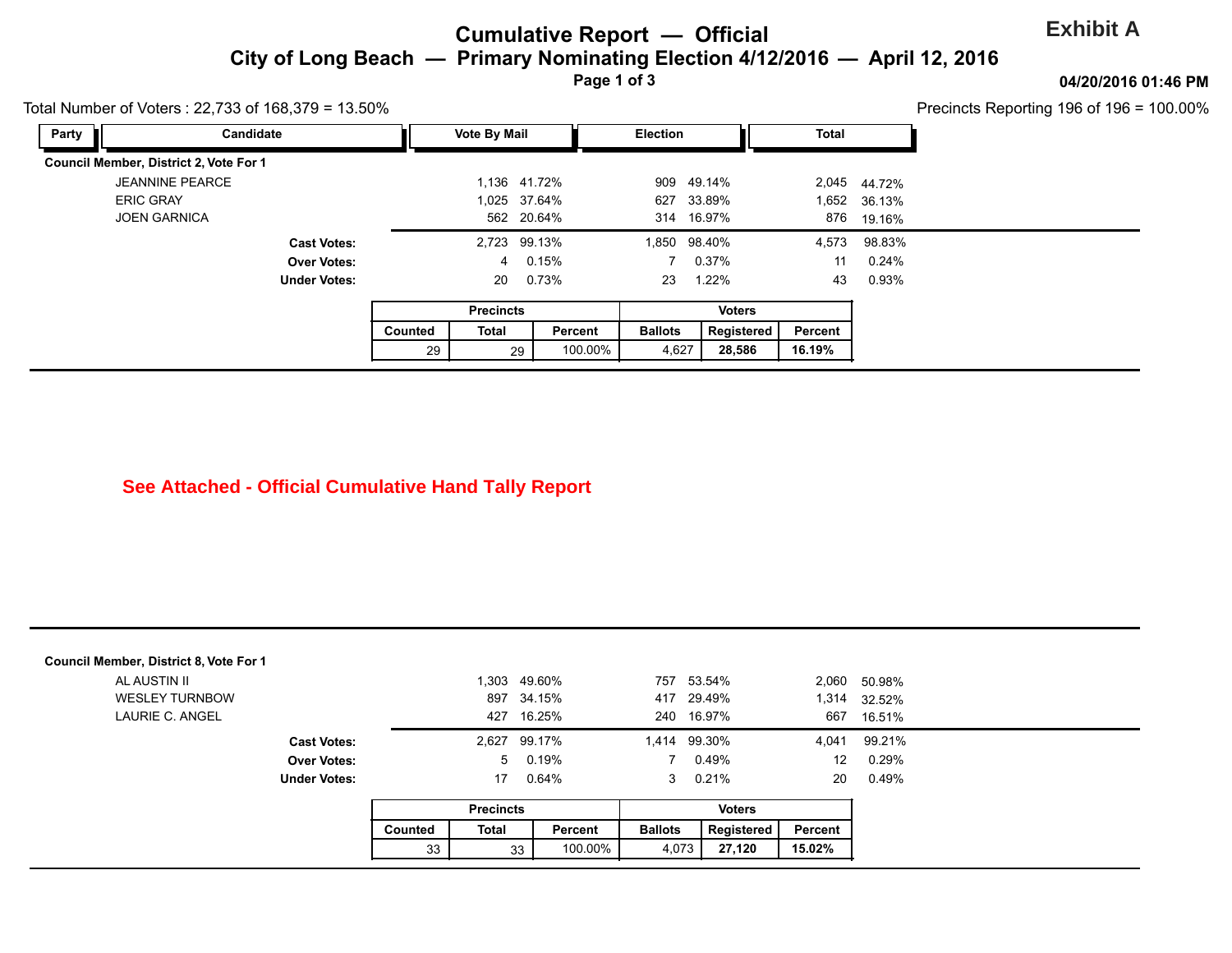## **Cumulative Report — Official City of Long Beach — Primary Nominating Election 4/12/2016 — April 12, 2016**

**Page 2 of 3**

#### **04/20/2016 01:46 PM**

Precincts Reporting 196 of 196 = 100.00%

|                                                                                                                                                    |                                                                 |                  |                                                        |                    |                                                        |                      |                             |                                                    | Precincts Reporting 196 of 196 = |
|----------------------------------------------------------------------------------------------------------------------------------------------------|-----------------------------------------------------------------|------------------|--------------------------------------------------------|--------------------|--------------------------------------------------------|----------------------|-----------------------------|----------------------------------------------------|----------------------------------|
| Party                                                                                                                                              | Candidate                                                       |                  | <b>Vote By Mail</b><br>Election                        |                    |                                                        | <b>Total</b>         |                             |                                                    |                                  |
| Long Beach Community College District Board of Trustees Member, Area 2, Vote For 1                                                                 |                                                                 |                  |                                                        |                    |                                                        |                      |                             |                                                    |                                  |
| <b>VIVIAN WILLIAMS MALAUULU</b>                                                                                                                    |                                                                 |                  | 1,819 58.91%                                           |                    | 979 60.28%                                             |                      | 2,798                       | 59.38%                                             |                                  |
| <b>IRMA ARCHULETA</b>                                                                                                                              |                                                                 |                  | 1,269 41.09%                                           |                    | 645 39.72%                                             |                      | 1,914                       | 40.62%                                             |                                  |
|                                                                                                                                                    | <b>Cast Votes:</b>                                              |                  | 3,088 94.18%                                           |                    | 1,624 92.38%                                           |                      | 4,712                       | 93.55%                                             |                                  |
|                                                                                                                                                    | <b>Over Votes:</b>                                              |                  | 11                                                     | 0.34%              | 4                                                      | 0.23%                | 15                          | 0.30%                                              |                                  |
|                                                                                                                                                    | <b>Under Votes:</b>                                             |                  | 180                                                    | 5.49%              | 130                                                    | 7.39%                | 310                         | 6.15%                                              |                                  |
|                                                                                                                                                    |                                                                 | <b>Precincts</b> |                                                        |                    | <b>Voters</b>                                          |                      |                             |                                                    |                                  |
|                                                                                                                                                    |                                                                 | Counted          | <b>Total</b>                                           | Percent            | <b>Ballots</b>                                         | Registered           | Percent                     |                                                    |                                  |
|                                                                                                                                                    |                                                                 | 54               | 54                                                     | 100.00%            | 5,037                                                  | 46,562               | 10.82%                      |                                                    |                                  |
| DAVINA M. KEISER                                                                                                                                   | <b>Cast Votes:</b><br><b>Over Votes:</b><br><b>Under Votes:</b> |                  | 1,922 27.00%<br>7,118 97.35%<br>$\overline{7}$<br>187  | 0.10%<br>2.56%     | 691 32.56%<br>2,122 96.45%<br>$\mathbf{1}$<br>77       | 0.05%<br>3.50%       | 2,613<br>9,240<br>8<br>264  | 28.28%<br>97.14%<br>0.08%<br>2.78%                 |                                  |
|                                                                                                                                                    |                                                                 |                  | <b>Precincts</b>                                       |                    |                                                        | <b>Voters</b>        |                             |                                                    |                                  |
|                                                                                                                                                    |                                                                 |                  |                                                        |                    |                                                        |                      |                             |                                                    |                                  |
|                                                                                                                                                    |                                                                 | Counted<br>78    | <b>Total</b><br>78                                     | Percent<br>100.00% | <b>Ballots</b><br>9,512                                | Registered<br>63,364 | Percent<br>15.01%           |                                                    |                                  |
| Long Beach Unified School District Board of Education Member, District 2, Vote For 1<br><b>FELTON C. WILLIAMS</b><br><b>JESSICA VARGAS-ALVAREZ</b> | <b>Cast Votes:</b><br><b>Over Votes:</b><br><b>Under Votes:</b> |                  | 2,113 69.01%<br>949 30.99%<br>3,062 94.89%<br>8<br>157 | 0.25%<br>4.87%     | 1,045 66.90%<br>517 33.10%<br>1,562 92.54%<br>4<br>122 | 0.24%<br>7.23%       | 1,466<br>4,624<br>12<br>279 | 3,158 68.30%<br>31.70%<br>94.08%<br>0.24%<br>5.68% |                                  |

|         | <b>Precincts</b> |         | <b>Voters</b>  |            |                |  |  |
|---------|------------------|---------|----------------|------------|----------------|--|--|
| Counted | Total            | Percent | <b>Ballots</b> | Reaistered | <b>Percent</b> |  |  |
| 52      | 52               | 100.00% | 4.915          | 46.593     | 10.55%         |  |  |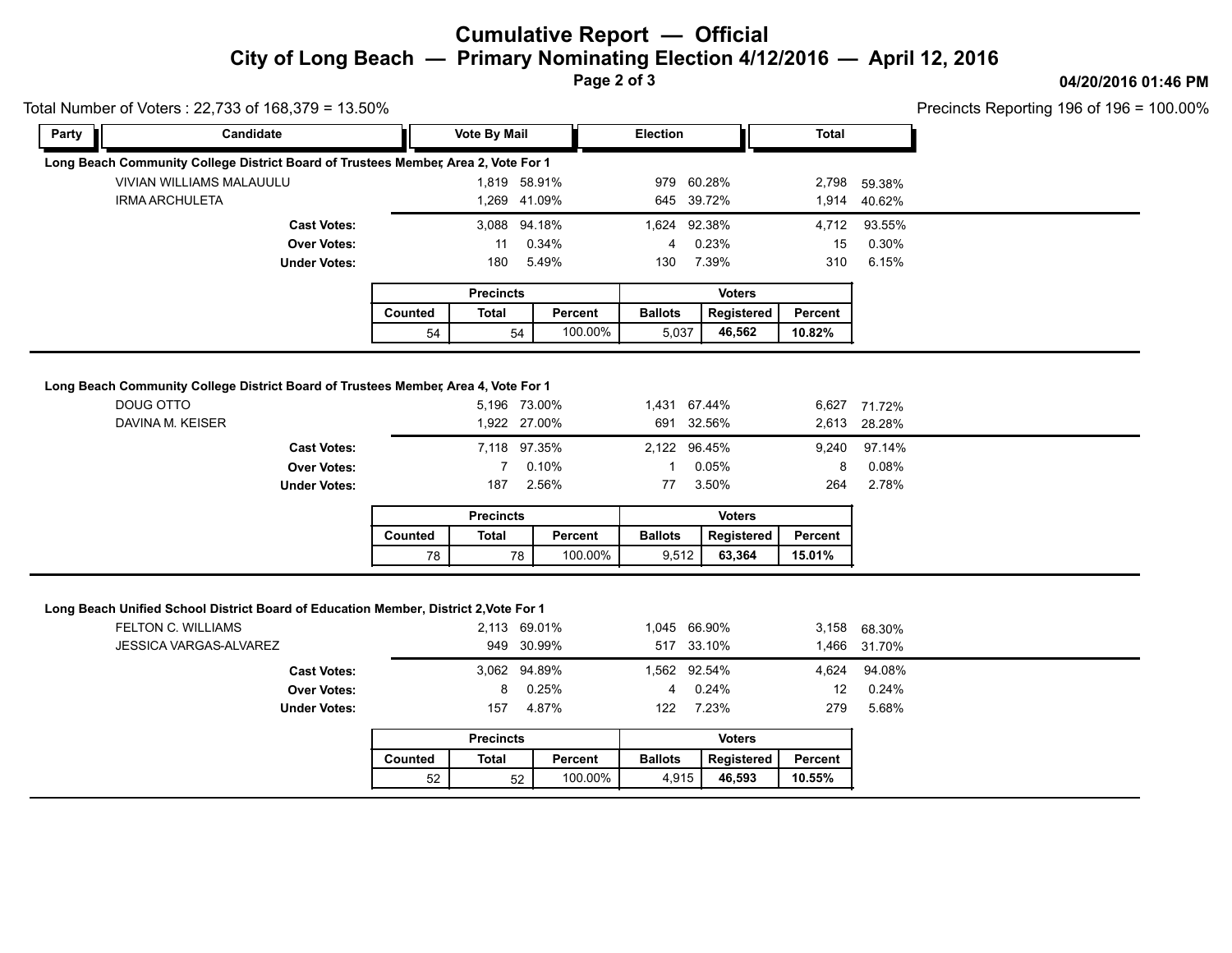## **Cumulative Report — Official City of Long Beach — Primary Nominating Election 4/12/2016 — April 12, 2016**

**Page 3 of 3**

### **04/20/2016 01:46 PM**

Precincts Reporting 196 of 196 = 100.00%

| Candidate<br>Party                                                                   |         | <b>Vote By Mail</b> |               | <b>Election</b> |                 | <b>Total</b> |              |  |
|--------------------------------------------------------------------------------------|---------|---------------------|---------------|-----------------|-----------------|--------------|--------------|--|
| Long Beach Unified School District Board of Education Member, District 4, Vote For 1 |         |                     |               |                 |                 |              |              |  |
| <b>JON MEYER</b>                                                                     |         |                     | 4,320 62.82%  |                 | 1,217 55.98%    |              | 5,537 61.18% |  |
| ROSI A. PEDERSEN                                                                     |         |                     | 2,557 37.18%  |                 | 957 44.02%      |              | 3,514 38.82% |  |
| <b>Cast Votes:</b>                                                                   |         |                     | 6,877 96.78%  |                 | 2,174 95.77%    | 9,051        | 96.53%       |  |
| <b>Over Votes:</b>                                                                   |         |                     | 3 0.04%       |                 | $0\quad 0.00\%$ | 3            | $0.03\%$     |  |
| <b>Under Votes:</b>                                                                  |         | 226                 | 3.18%         | 96              | 4.23%           | 322          | 3.43%        |  |
|                                                                                      |         | <b>Precincts</b>    |               |                 | <b>Voters</b>   |              |              |  |
|                                                                                      | Counted | Total               | Percent       | <b>Ballots</b>  | Registered      | Percent      |              |  |
|                                                                                      | 76      |                     | 100.00%<br>76 | 9,376           | 60,993          | 15.37%       |              |  |

Total Number of Voters : 22,733 of 168,379 = 13.50%